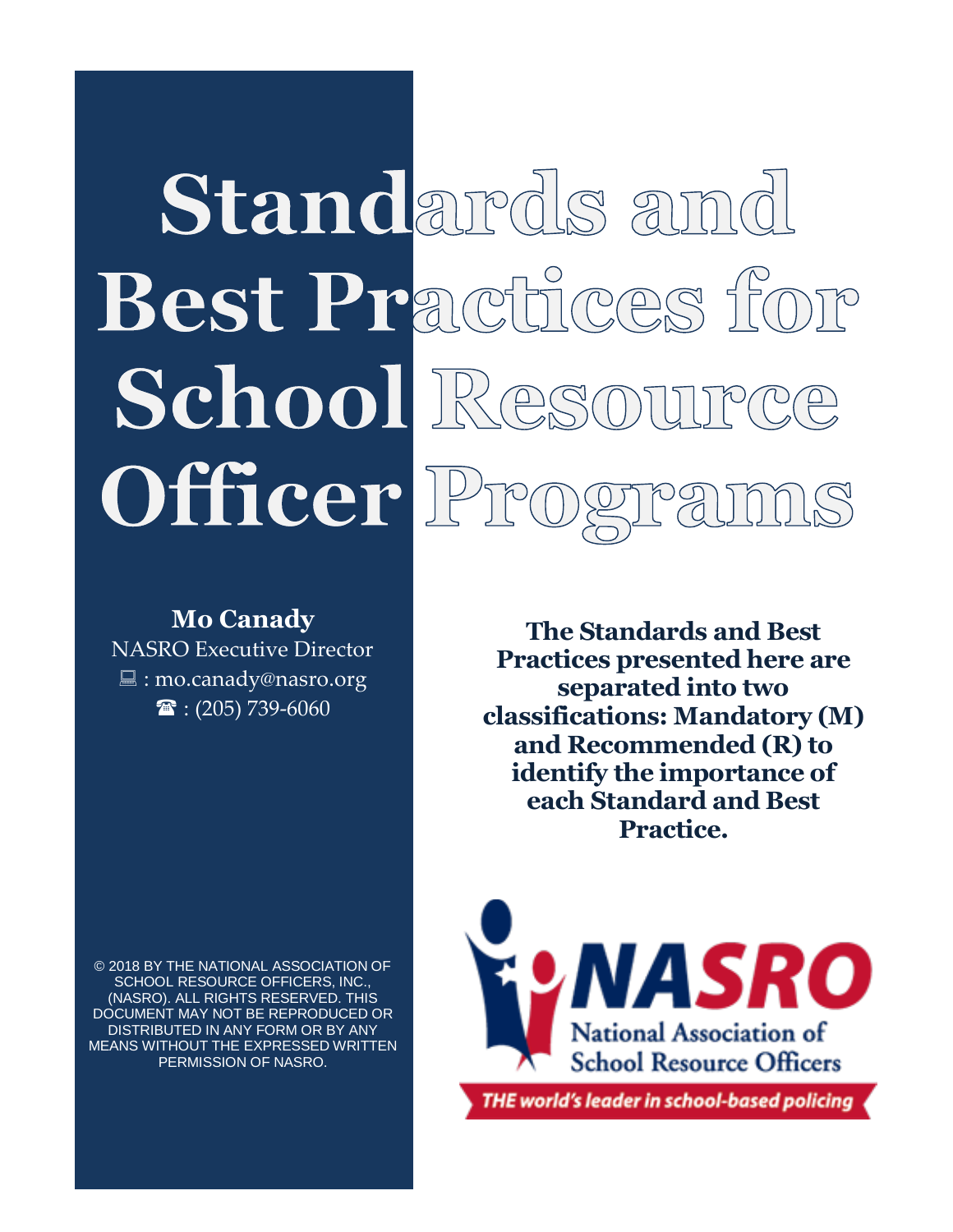## Forward

### **1.0 PURPOSE OF THE STANDARDS**

### **1.1 General**

This publication represents a standard for domestic and international agencies and departments. This *Standards and Best Practices for the School Resource Officer Program*s was developed and is maintained by the National Association of School Resource Officers, Inc., (NASRO) a section 501(c)(3) IRC membership association established pursuant to Chapter 617 of the laws of the State of Florida**.**

### **1.2 Applicability**

This document contains professional standards and recommended best practices for law enforcement agencies both within and outside of the United States, regardless of size or level of government (federal/national, state/provincial or local).

NASRO has adopted this *Standards and Best Practices for the School Resource Officer Program*s and supports the need for the standards to be used as a guide for new and existing SRO units and for the best practices to be reviewed and adopted by all law enforcement, school safety agencies and school boards, as recommended.

NASRO has adopted these standards and best practices as the bases for future law enforcement certification or accreditation and supports the need for the standards to be used as a guide for all SRO law enforcement administrations and operations.

### **1.3 Intent**

These standards and best practices are intended to provide a foundation of safe operating practices in the performance of the unit's mission and were formulated based on what has been identified as the two highest priorities of school-based law enforcement programs:

- 1. Safety first in all aspects of the operation.
- 2. Provide excellence in SRO services in support of the agency's mission.

### **1.4 Scope**

The scope of this document is intended to encompass all aspects of SRO law enforcement and has been divided in four (4) major sections: Administration, Selection, Training and Collaboration. The subsections are intended to encompass the primary aspects of SRO law enforcement unit administration and operations.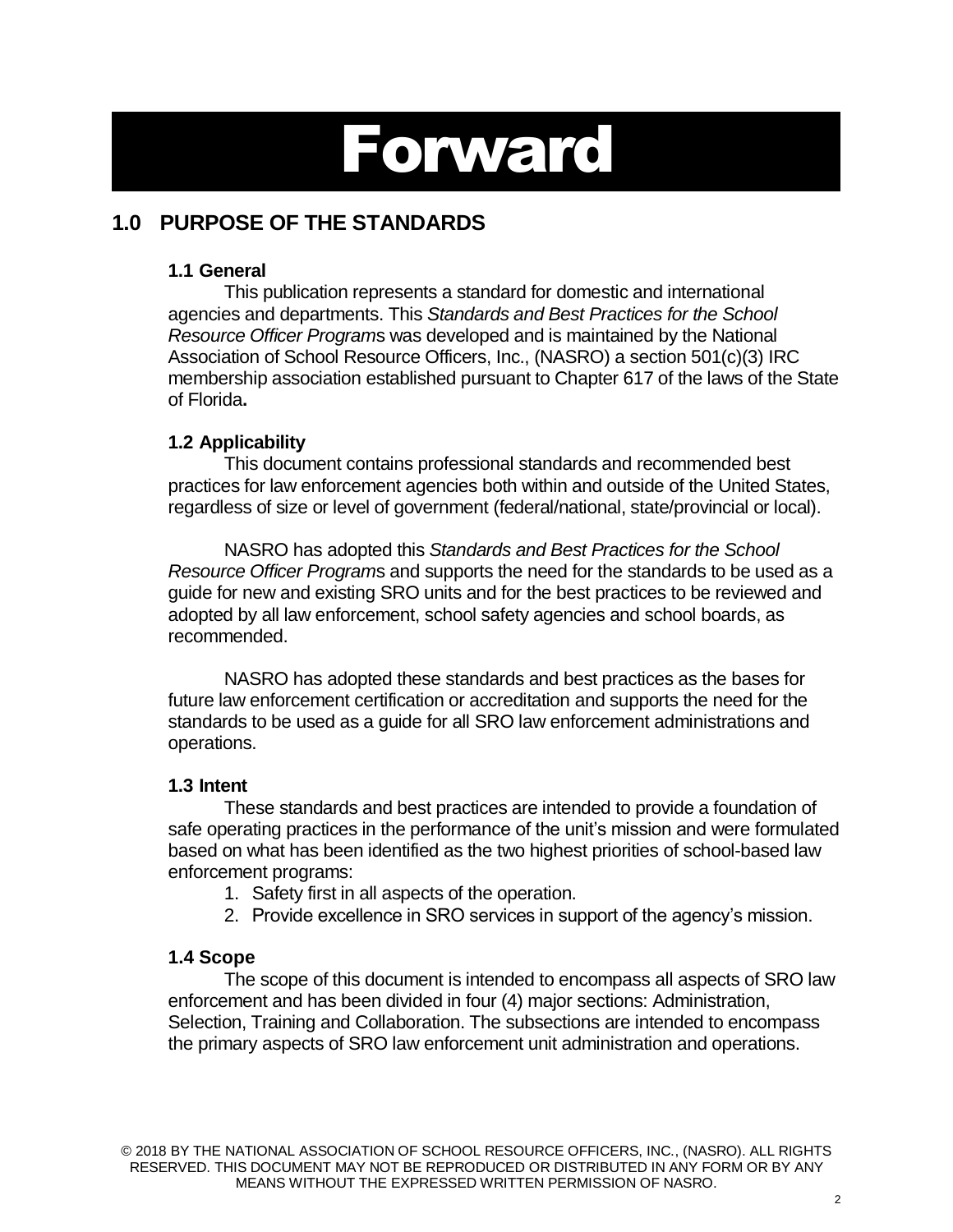### **2.0 THE MAJOR BENEFITS OF ADOPTING THESE STANDARDS**

Agencies are strongly encouraged to adopt and implement the standards and best practices outlined in this publication. They have been designed as industry standards intended to foster a universal application of best practices throughout the SRO law enforcement community. Although adoption and implementation of these standards and best practices is strictly voluntary, agencies that choose to adhere to them set themselves apart from others, becoming exemplars of SRO safety and operational excellence.

#### **2.1 Safe, Effective and Cost-Efficient SRO Law Enforcement Operations**

Compliance with these standards and best practices provides agencies with a foundation upon which a culture of safe operating practices may be formulated and establishes a mark of excellence to further develop and enhance the SRO unit's professionalism, efficiency, and overall effectiveness.

#### **2.2 Greater Accountability with the Agency**

These standards and best practices provide the respective agency chief, sheriff, or department head sound training principles, personnel qualification requirements, clearly defined lines of authority, and examples of accepted industry standards that support informed decision-making and resource allocation.

### **2.3 Controlled Liability Insurance Costs**

Compliance with these standards and best practices may allow for agencies to more easily purchase SRO law enforcement and liability insurance, increase the limit of their insurance coverage, and, in many cases, lower their insurance premiums and/or gain other financial incentives.

### **2.4 Stronger Support from Government Officials and the Community**

By complying with these standards and best practices, agencies establish credibility as professional operations, which provide safe, cost-effective, and essential SRO support to law enforcement operations in a variety of missions.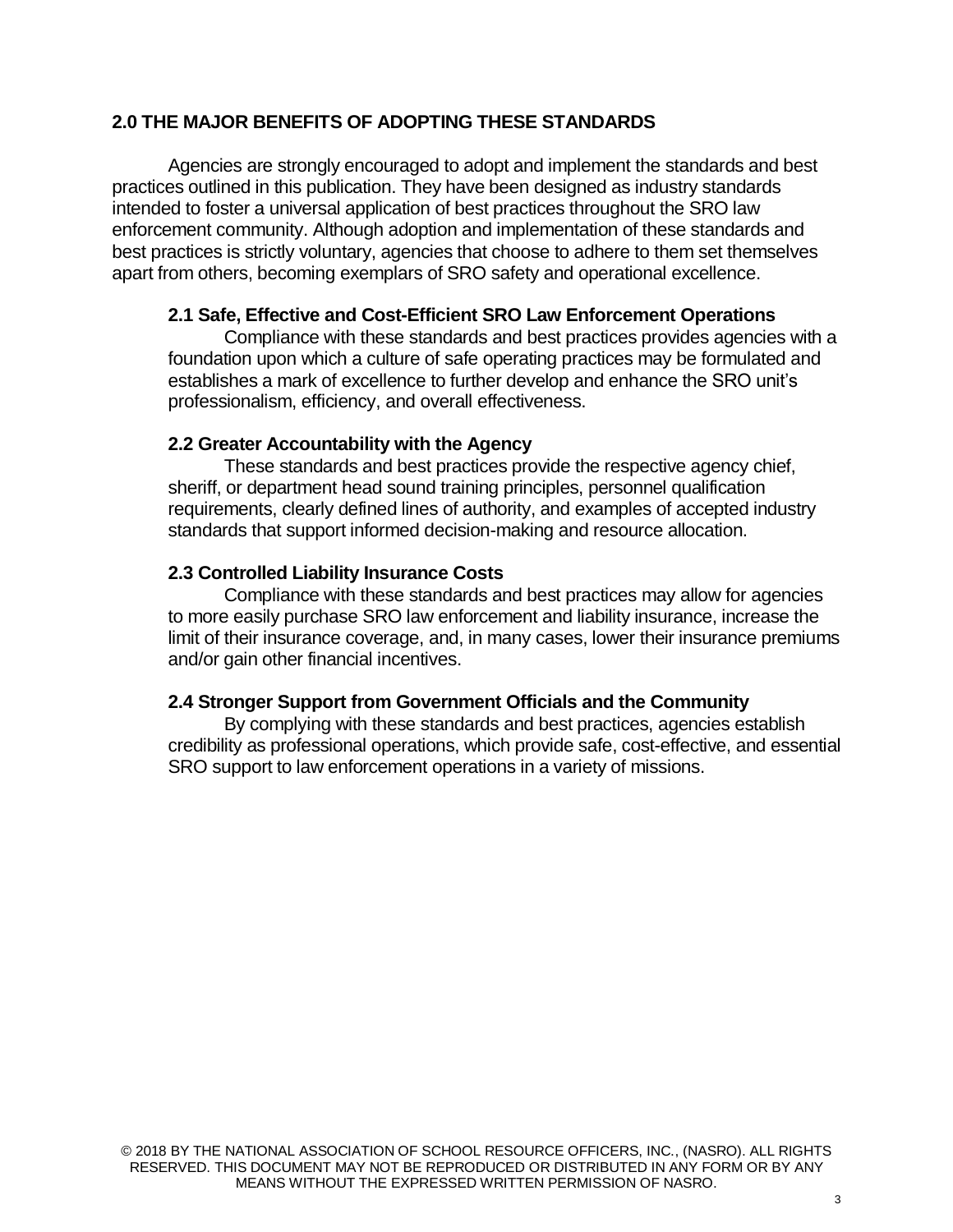### TABLE OF CONTENTS

| <b>Section</b>   |                                                                      |                                                                                                                                                                                                                                                 | Page                                               |
|------------------|----------------------------------------------------------------------|-------------------------------------------------------------------------------------------------------------------------------------------------------------------------------------------------------------------------------------------------|----------------------------------------------------|
| <b>Section 1</b> |                                                                      | <b>Administration</b>                                                                                                                                                                                                                           | $5 - 8$                                            |
|                  | 01.01.00<br>01.01.02<br>01.01.03<br>01.01.04                         | Definition<br>Purpose<br>Knowledge and Support<br>Memorandum of Understanding                                                                                                                                                                   | 5<br>5<br>5<br>$6 - 8$                             |
| <b>Section 2</b> |                                                                      | <b>Selection</b>                                                                                                                                                                                                                                | $9 - 10$                                           |
|                  | 02.01.00<br>02.01.02<br>02.01.03<br>02.01.04<br>02.01.06<br>02.01.07 | <b>Selection Process</b><br>Experience<br>Number of SROs Selected<br><b>School Climate</b><br>02.01.05 Willingness in Developing Youth<br><b>Communication Skills</b><br><b>Probationary Period</b>                                             | 9<br>$\boldsymbol{9}$<br>9<br>10<br>10<br>10<br>10 |
| <b>Section 3</b> |                                                                      | <b>Training</b>                                                                                                                                                                                                                                 | $11 - 13$                                          |
|                  | 03.01.00<br>03.01.01                                                 | <b>Training Standards</b><br>Importance                                                                                                                                                                                                         | 11<br>11                                           |
|                  | 03.02.01<br>03.02.02<br>03.02.03<br>03.03.00<br>03.04.00             | <b>Basic SRO Course</b><br>The TRIAD Approach<br><b>School Administration Policies &amp; Procedures</b><br><b>Advanced SRO Course</b><br><b>Single Officer Rapid Deployment</b>                                                                 | 12<br>12<br>12<br>13<br>13                         |
| <b>Section 4</b> |                                                                      | <b>Collaboration</b>                                                                                                                                                                                                                            | $14 - 15$                                          |
|                  | 04.01.01<br>04.01.02<br>04.01.03<br>04.01.05                         | <b>Definition</b><br>Defining Role of School Admin. and the SRO<br>The Administration's Role in SRO Selection<br>04.01.04 The Administration's Role in SRO Evaluation<br>The Administration's Role during the SRO<br><b>Probationary Period</b> | 14<br>14<br>15<br>15<br>15                         |

### **Limitation of Liability**

The National Association of School Resources Officers, Inc., makes no warranty, expressed or implied, for the benefit of any person or entity with regard to any aspect of the standards and best practices contained herein. These standards were adopted for the sole purpose of developing best practices by law enforcement agencies, SRO units or division, school safety organizations, and school boards throughout the U.S., and various foreign countries to obtain and maintain certification, there being no intended third-party beneficiaries hereof, expressed or implied. Nothing herein shall be construed so as to create any right, use, property interest, or entitlement on the part of any applicant agency or third party. These standards shall in no way be construed to be an individual act of any director, employee, agency, member, individual, or a legal entity associated with NASRO or otherwise be construed so as to create any liability in an individual or official capacity on the part of any NASRO, director, employee, agency, member, individual, or legal entity associated with NASRO.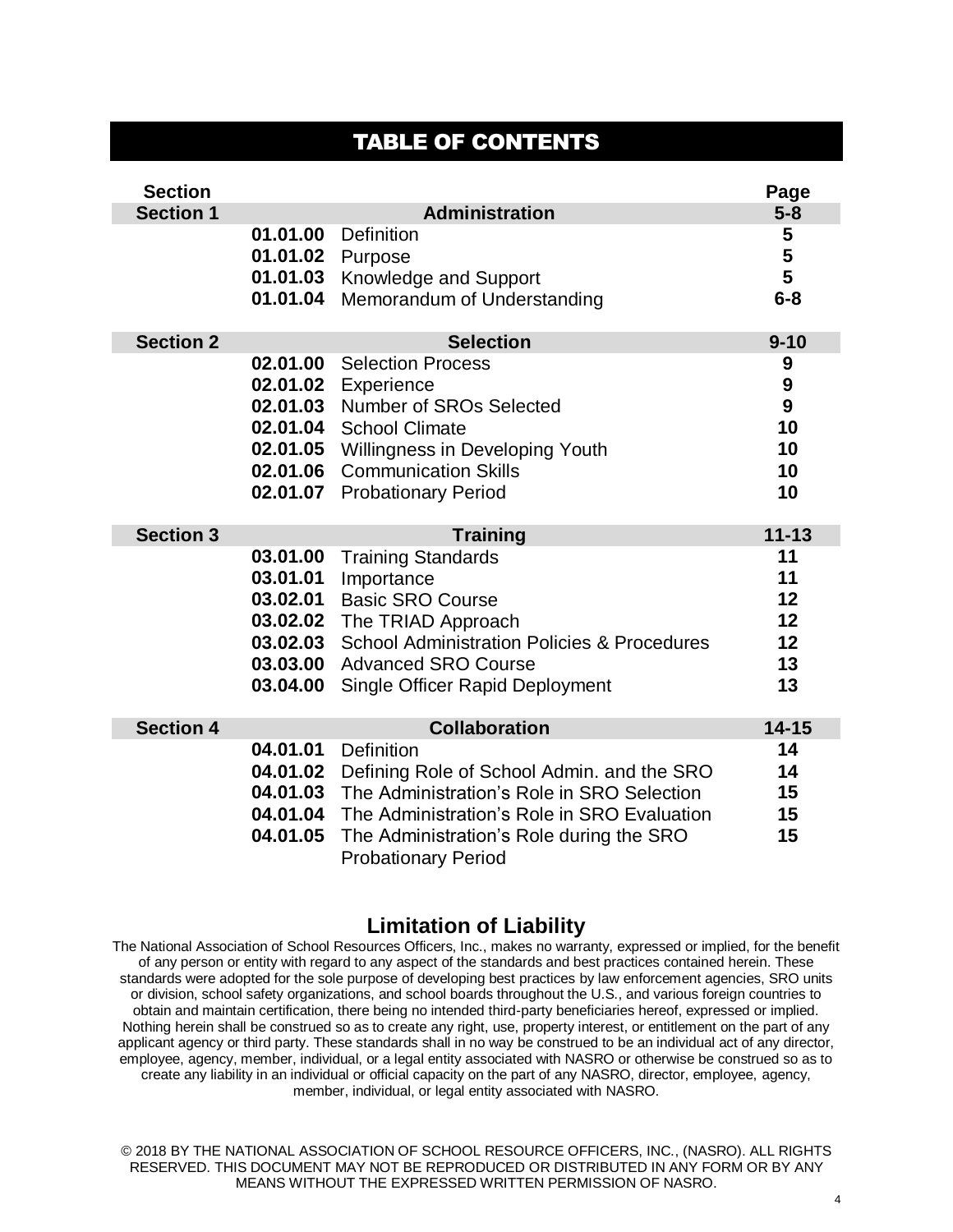### SECTION ONE | ADMINISTRATION

| 01.01.00 | <b>Administrative Standards</b>                                                                                                                                                                                                                                                                                                                                | Compliance |
|----------|----------------------------------------------------------------------------------------------------------------------------------------------------------------------------------------------------------------------------------------------------------------------------------------------------------------------------------------------------------------|------------|
| 01.01.01 | <b>Definition</b><br>A school resource officer (SRO) is a full-time law<br>enforcement officer with sworn law enforcement authority,<br>trained in school-based policing and crisis response,<br>assigned by the employing law enforcement agency to work<br>with the school using community-oriented policing<br>concepts.                                    | (M)        |
| 01.01.02 | <b>Purpose</b><br>The purpose of a successful SRO program is to "bridge"<br>the gap" between law enforcement and youth. This purpose<br>is best accomplished by using the TRIAD model: Law<br>Enforcement (LEO), Teacher (Guest Speaker), and<br>Informal Counselor (Mentor). Each element of the TRIAD<br>will be further explained throughout this document. | (R)        |
| 01.01.03 | Knowledge and Support from Agency Administration<br>For the SRO program to be successful, the law<br>enforcement agency head and the superintendent of the<br>school district must understand and fully support the SRO<br>program, including an understanding of the standards and<br>best practices put forth in this document.                              | (M)        |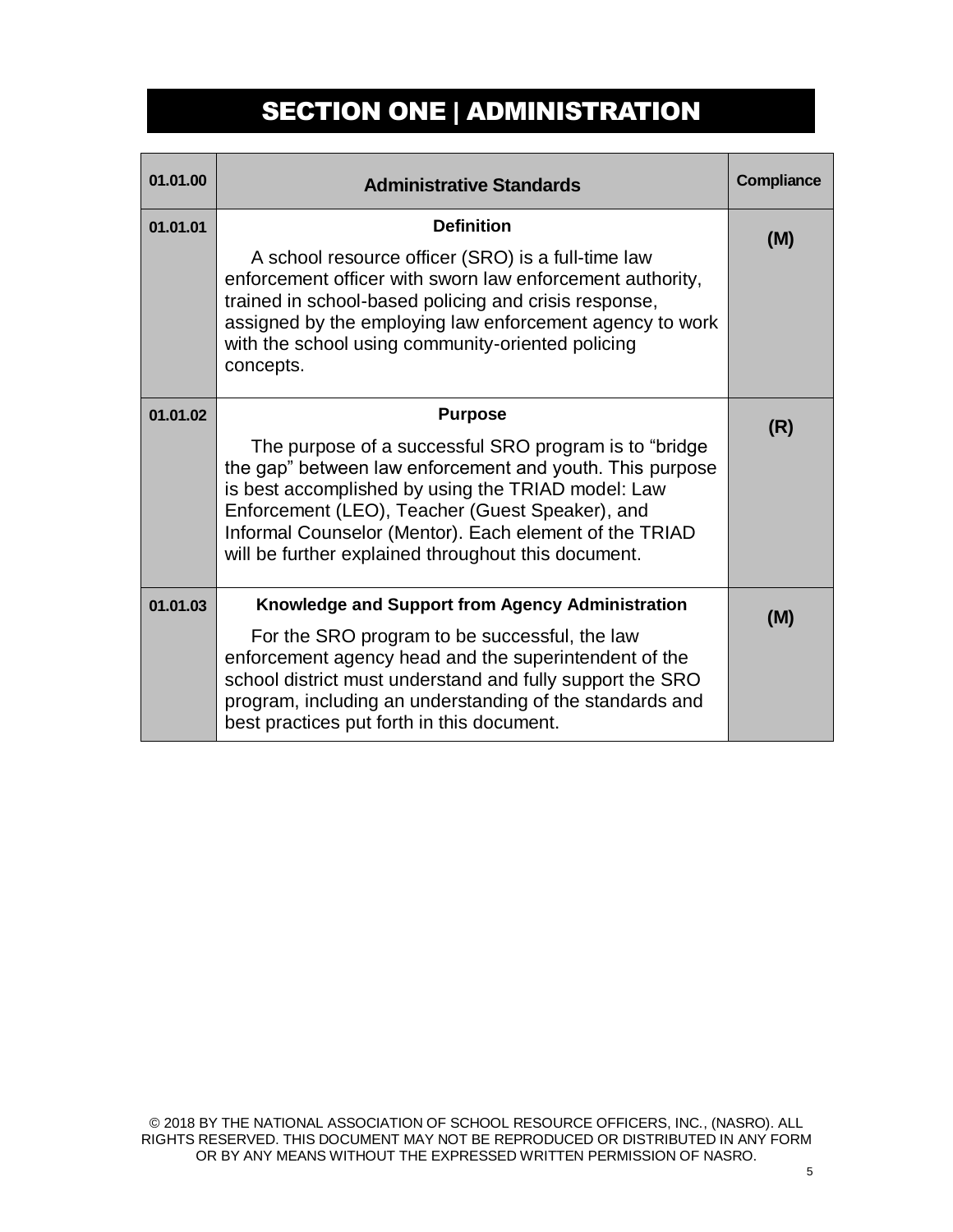| 01.01.04 | <b>Memorandum of Understanding</b>                                                                                                                                                                                                                                                                                                                                                                                                                                                                                                            |  |
|----------|-----------------------------------------------------------------------------------------------------------------------------------------------------------------------------------------------------------------------------------------------------------------------------------------------------------------------------------------------------------------------------------------------------------------------------------------------------------------------------------------------------------------------------------------------|--|
|          | A Memorandum of Understanding (MOU) or a similar<br>contractual document should be established between the operating<br>law enforcement agency and the school district. This document will<br>assist in developing program goals and evaluating the program to<br>assess the success in meeting identified goals.                                                                                                                                                                                                                             |  |
|          | Example MOU topics include but are not limited to:                                                                                                                                                                                                                                                                                                                                                                                                                                                                                            |  |
|          | Defining the roles and responsibilities of formal school<br>discipline (M)<br>SROs should not be administering formal school<br>$\circ$<br>discipline such as detentions, suspensions, or<br>expulsions. These decisions are the sole<br>responsibility of the school personnel.                                                                                                                                                                                                                                                              |  |
|          | SROs act in accordance with the recommended TRIAD                                                                                                                                                                                                                                                                                                                                                                                                                                                                                             |  |
|          | roles $(R)$<br>$\circ$ As a law enforcement officer, the SRO shall abide by<br>federal, state, and local laws.<br>As an informal counselor/mentor, the SRO may<br>$\circ$<br>address school violations in an effort to positively<br>impact student behavior and character and may<br>refer students to school personnel as necessary.<br>As a teacher/classroom presenter, the SRO may<br>$\circ$<br>address school-related education law to positively<br>impact student behavior and character to mitigate<br>more serious behaviors.      |  |
|          | Defining roles and expectations pertaining to decision<br>to arrest (M)<br>According to federal law, the responsibility and<br>$\circ$<br>decision to arrest lies solely with the SRO, respective<br>to state law, local ordinances, and the SRO's<br>departmental standard operating procedures or<br>standing order.<br>The SRO's continual collaboration with school<br>$\circ$<br>personnel and his or her understanding of each<br>student's needs may impact the decision to arrest<br>but the responsibility is that of the SRO alone. |  |
|          | <b>Chain of Command (M)</b><br>$\bullet$<br>The SRO shall abide by the law enforcement<br>$\circ$<br>agency's policies pertaining to the chain of<br>command.                                                                                                                                                                                                                                                                                                                                                                                 |  |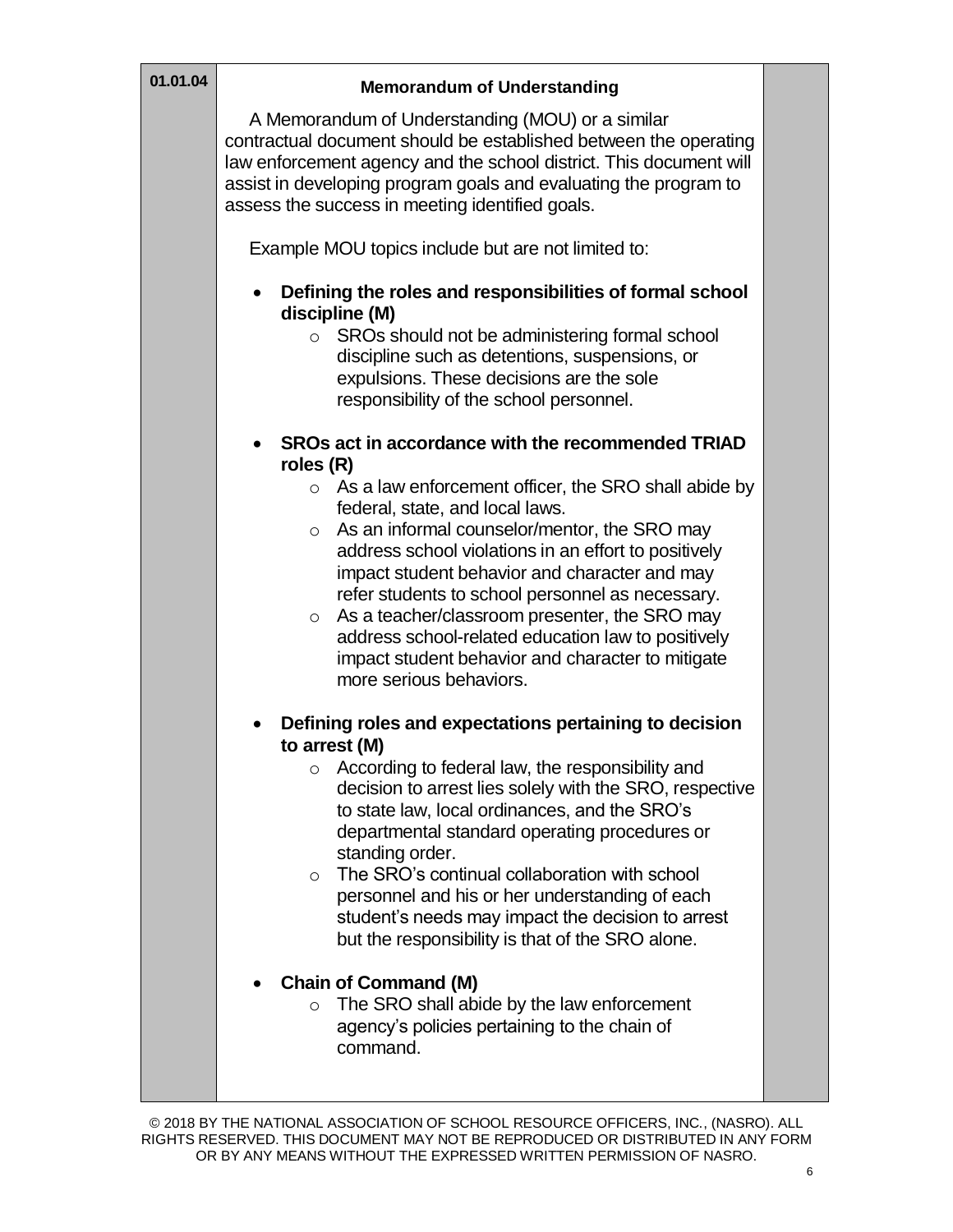### **Uniform Use (M)**

o SROs must be clearly identified as law enforcement. The uniform apparel and law enforcement equipment shall be defined by the agency policy. If a "soft" uniform is agreed upon, the uniform should not detract from clearly identifying the SRO as law enforcement.

### **Weapons Storage (M)**

- o Normal duty gear is to be defined by the SRO's agency policies.
- $\circ$  In the event additional weapons or gear is to be utilized, the storage of these items shall be defined by the law enforcement agency

### **Use of Less Lethal Tools (R)**

- o The SRO should abide by agency policies pertaining to the use of less lethal devices.
- $\circ$  If there is a desired deviation from the policies, the cost, storage, and use must be agreed upon.

### **Sharing of Information (M)**

- o SROs and school personnel shall share information in accordance with their respective state laws.
- o Access and use of school camera footage, bodyworn cameras, student database information, and any other information sharing practices should be defined by the MOU.

### **Documentation and Reporting Requirements (M)**

- o The SRO shall be under the immediate supervision and direction of his or her law enforcement agency.
- $\circ$  The agency policies shall identify the documentation and reporting procedures to be used.
- o Any documentation requested by the school personnel shall be addressed by the MOU or similar contractual document.

### **Expenses (M)**

o The salary (including overtime), benefits, and equipment costs should be established in the MOU and/or in an agreed upon contract between the law enforcement agency and the school district.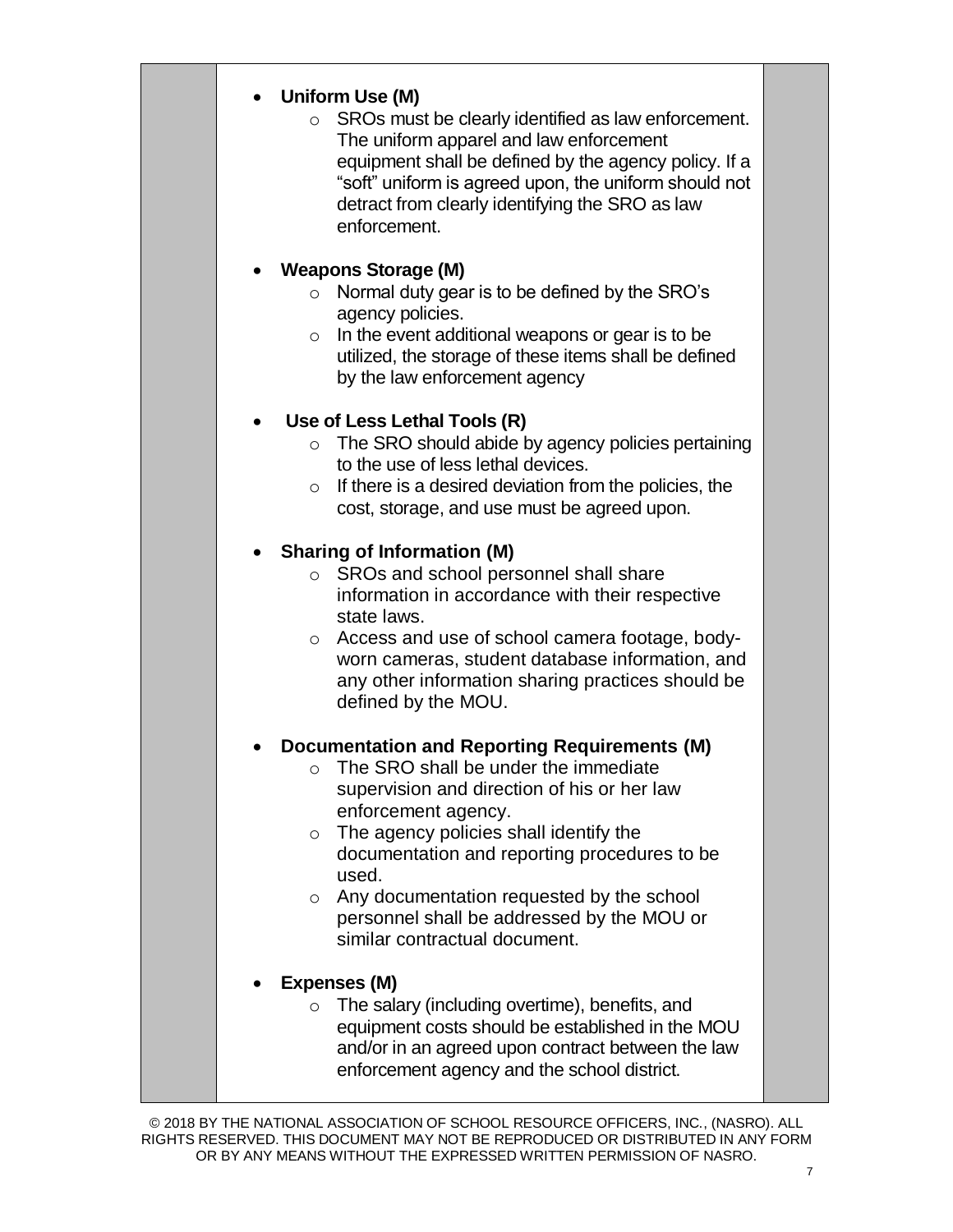### **Office Space and Office Supplies (R)**

- o A clearly defined location should be established for the SRO to conduct school and law enforcement business.
- o Due to the nature of law enforcement related to juveniles, a dedicated location with a closable door should be available.
- o Access to office supplies such as paper, a printer, computer, etc. should be addressed in the MOU.

### **Hours on Campus (M)**

- o Clearly defined expectations of the hours the SRO shall spend on campus should be agreed upon by the operating law enforcement agency and the school district.
- o Due to the nature of law enforcement, there may be a need for the SRO to be out of the building(s) for a period of time.
- o This should be understood and agreed upon by all parties involved.

### **Day-to-Day Duties (M)**

- o As formerly described, the SRO shall utilize the TRIAD model: Law Enforcement (LEO), Teacher (Guest Speaker) and Informal Counselor (Mentor).
- o Quality law enforcement practices should be assumed and agreed upon.
- o The SRO should not be assigned to specific locations or duties on a daily basis, but rather be available to assist teachers, administrators, and students when requested and as consistent with their roles as a law enforcement officer, informal counselor/mentor, and teacher/classroom presenter.
- o The expectations of the SRO's daily duties must be agreed upon by the law enforcement agency and the school district.

### **Extracurricular Activities (R)**

- o There is a demonstrated benefit to the SRO's involvement in extracurricular activities.
- o Expectations of attendance and compensation should be agreed upon by the law enforcement agency and the school district.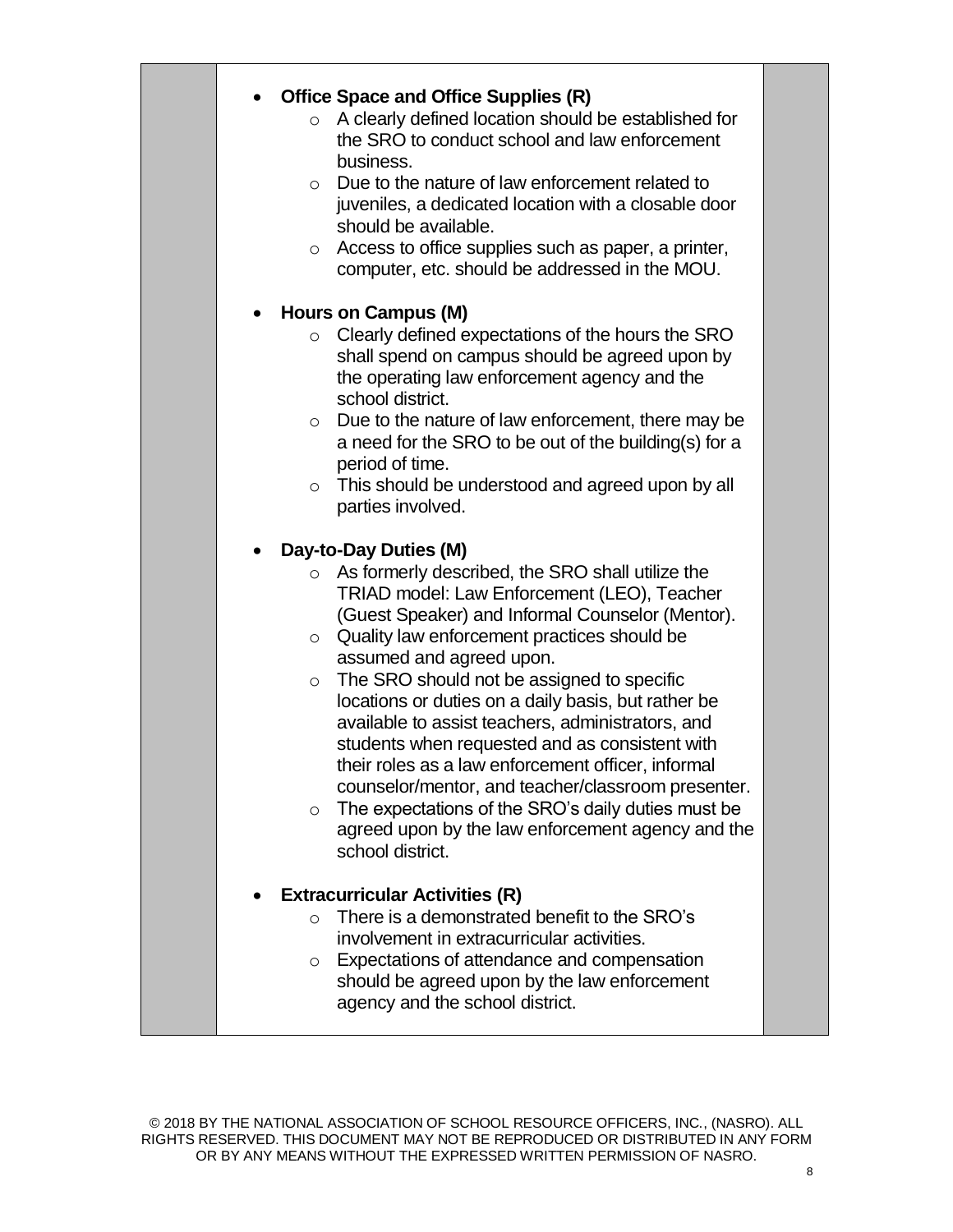### SECTION TWO | SELECTION

| 02.01.00 | <b>The SRO Selection Process</b>                                                                                                                                                                                                                                                                                                                                                                                                                                                                                                         | Compliance |
|----------|------------------------------------------------------------------------------------------------------------------------------------------------------------------------------------------------------------------------------------------------------------------------------------------------------------------------------------------------------------------------------------------------------------------------------------------------------------------------------------------------------------------------------------------|------------|
| 02.01.01 | <b>The SRO Selection Process</b><br>There shall be a clearly defined process of selection<br>$\bullet$<br>for the SRO to be employed.<br>This selection process shall be agreed upon<br>$\bullet$<br>between the agency and the school administration.<br>The school administration shall be involved in the<br>selection process, including but not limited to, the<br>interviews of SRO candidates.                                                                                                                                    | (M)        |
| 02.01.02 | <b>Experience</b><br>It is recommended that the officer selected have at<br>$\bullet$<br>least three (3) years of law enforcement experience.<br>This level of experience will help the officer obtain<br>$\bullet$<br>credibility among the school faculty, students, and<br>parents.<br>This level of experience will also allow the SRO to<br>$\bullet$<br>have a greater understanding of the local agency's<br>policies and procedures.                                                                                             | (R)        |
| 02.01.03 | <b>Number of SROs Selected</b><br>It is recommended that each school have at least<br>$\bullet$<br>one (1) SRO on campus.<br>It is recommended that the determination of the<br>$\bullet$<br>number of SROs needed for each school be based<br>on but not limited to:<br>School enrollment<br>$\circ$<br>Discipline history<br>O<br>Number of campus buildings<br>O<br>Campus acreage<br>O<br>Calls for service<br>$\circ$<br>Location in the community<br>$\circ$<br>Number of non-sworn safety personnel in the<br>$\circ$<br>building | (R)        |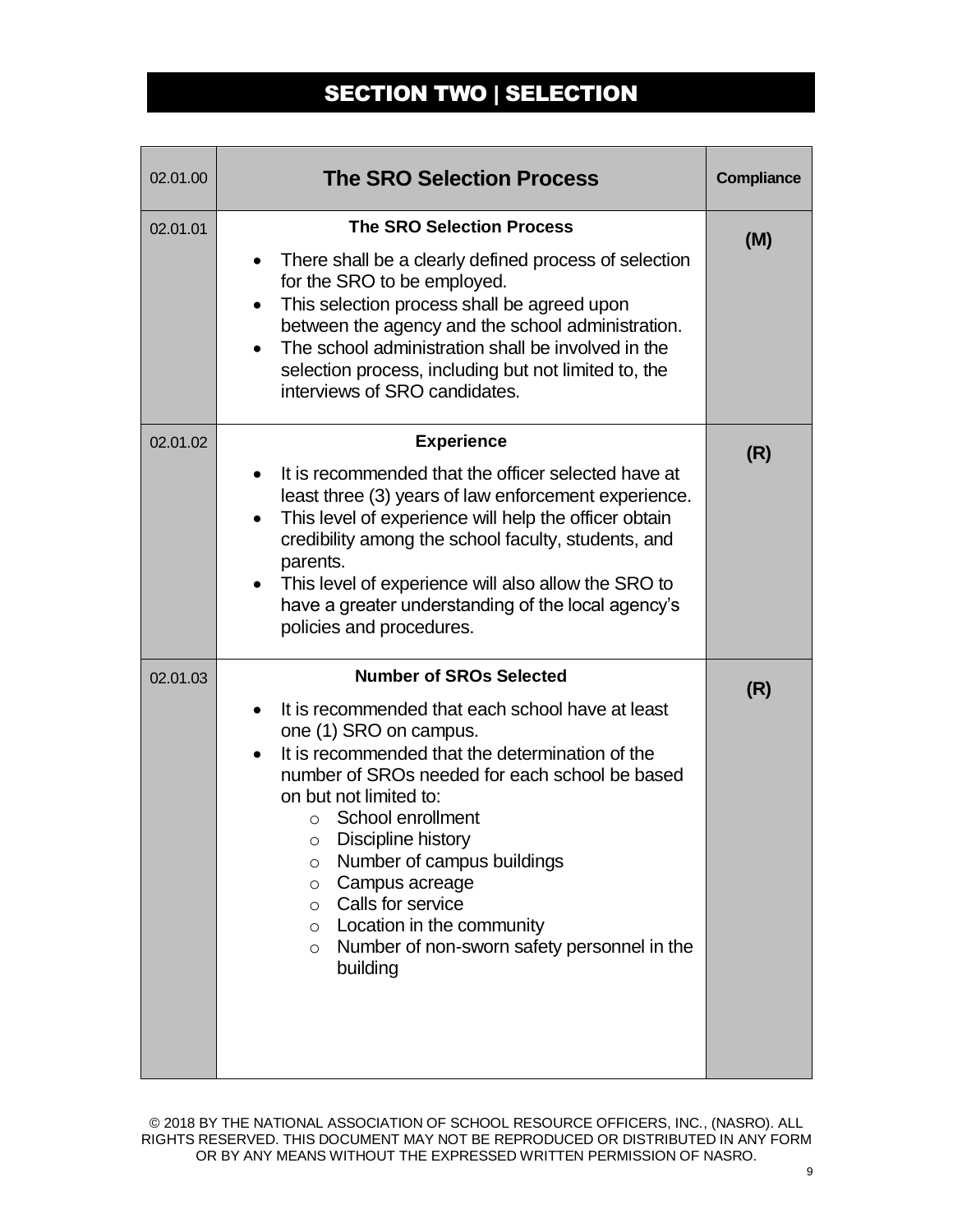| 02.01.04 | <b>School Climate</b>                                                                                                                                                                                                                                                                                                                | (R) |
|----------|--------------------------------------------------------------------------------------------------------------------------------------------------------------------------------------------------------------------------------------------------------------------------------------------------------------------------------------|-----|
|          | Several factors pertaining to school climate should<br>be considered when considering the best SRO fit:<br>Student enrollment<br>$\cap$<br>School discipline history<br>$\circ$<br>$\circ$ Cultural and minority representation<br><b>Special Education programs</b><br>$\circ$<br>English as a Second Language programs<br>$\Omega$ |     |
| 02.01.05 | <b>Willingness in Developing Youth</b>                                                                                                                                                                                                                                                                                               | (M) |
|          | Effective SROs have a willingness to engage with<br>youth.                                                                                                                                                                                                                                                                           |     |
|          | This can be demonstrated in the candidate's                                                                                                                                                                                                                                                                                          |     |
|          | previous participation in youth or community policing<br>programs.                                                                                                                                                                                                                                                                   |     |
| 02.01.06 | <b>Communication Skills</b>                                                                                                                                                                                                                                                                                                          | (M) |
|          | Must have excellent verbal and written<br>communication skills.                                                                                                                                                                                                                                                                      |     |
| 02.01.07 | <b>Probationary Period</b>                                                                                                                                                                                                                                                                                                           | (R) |
|          | The selected SRO should have a probationary<br>$\bullet$<br>period agreed upon by the operating law<br>enforcement agency and the school district to allow<br>all parties to best determine if the selected officer is<br>a proper fit for the school community.                                                                     |     |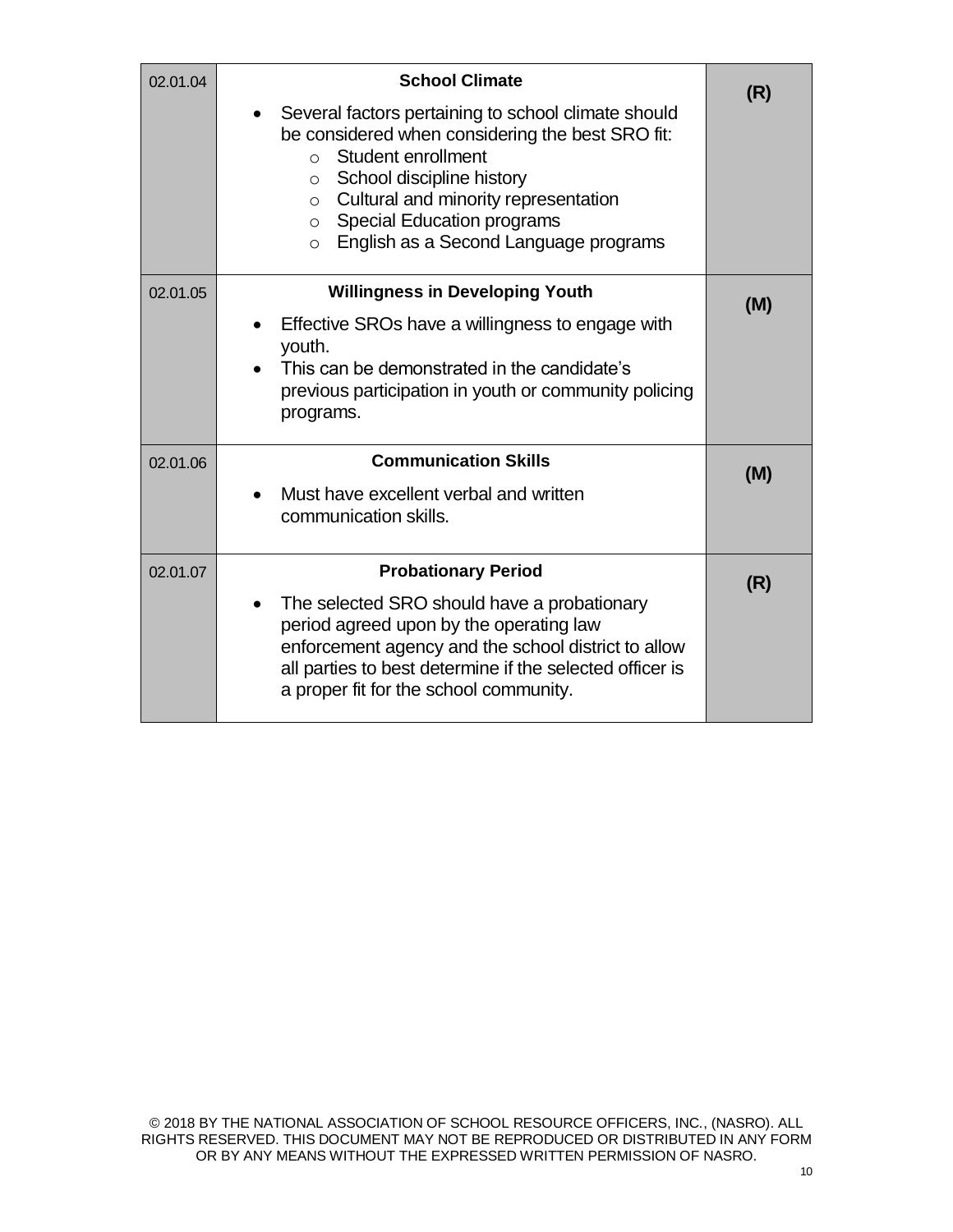### SECTION THREE | TRAINING

| 03.01.00 | <b>Training Standards</b>                                                                                                                                                                                                                                                                                                                                                                                                                                                                                                                                                                                                                                                                                                                                                                                                                       | <b>Compliance</b> |
|----------|-------------------------------------------------------------------------------------------------------------------------------------------------------------------------------------------------------------------------------------------------------------------------------------------------------------------------------------------------------------------------------------------------------------------------------------------------------------------------------------------------------------------------------------------------------------------------------------------------------------------------------------------------------------------------------------------------------------------------------------------------------------------------------------------------------------------------------------------------|-------------------|
| 03.01.01 | <b>Importance</b>                                                                                                                                                                                                                                                                                                                                                                                                                                                                                                                                                                                                                                                                                                                                                                                                                               | (M)               |
|          | The SRO must be specially trained in school-based<br>policing, as the duties and responsibilities of an SRO<br>are inherently different than that of other law<br>enforcement specialties.<br>At a minimum, the SRO should attend annual<br>training related to school safety topics. These topics<br>may include, but are not limited to:<br>$\circ$ Crisis Planning<br>○ Active Threat Response<br>○ Adolescent Mental Health<br>• Such trainings enhance and maintain the relevancy<br>of the SRO's skill set.<br>It is recommended that a school administrator also<br>attend with his or her SRO to support ongoing<br>collaboration.<br>Some opportunities for these training programs<br>include SRO conferences such those offered by the<br>National Association of School Resource Officers<br>and its affiliated state associations. |                   |

| 03.02.00 | <b>The Basic SRO Training Course</b>                                                                                                                                                                                                                                                                                                                                                                                                   | Compliance |
|----------|----------------------------------------------------------------------------------------------------------------------------------------------------------------------------------------------------------------------------------------------------------------------------------------------------------------------------------------------------------------------------------------------------------------------------------------|------------|
| 03.02.01 | <b>Basic SRO Course</b><br>• The SRO should complete a foundational school-<br>based policing course, such as the NASRO Basic<br>SRO Course, prior to being assigned.<br>• If it is not practical for the new SRO to complete a<br>foundational school-based policing course prior to<br>the assignment, the new SRO shall complete a<br>foundational school-based policing course within one<br>(1) year of beginning the assignment. | (M)        |
|          |                                                                                                                                                                                                                                                                                                                                                                                                                                        |            |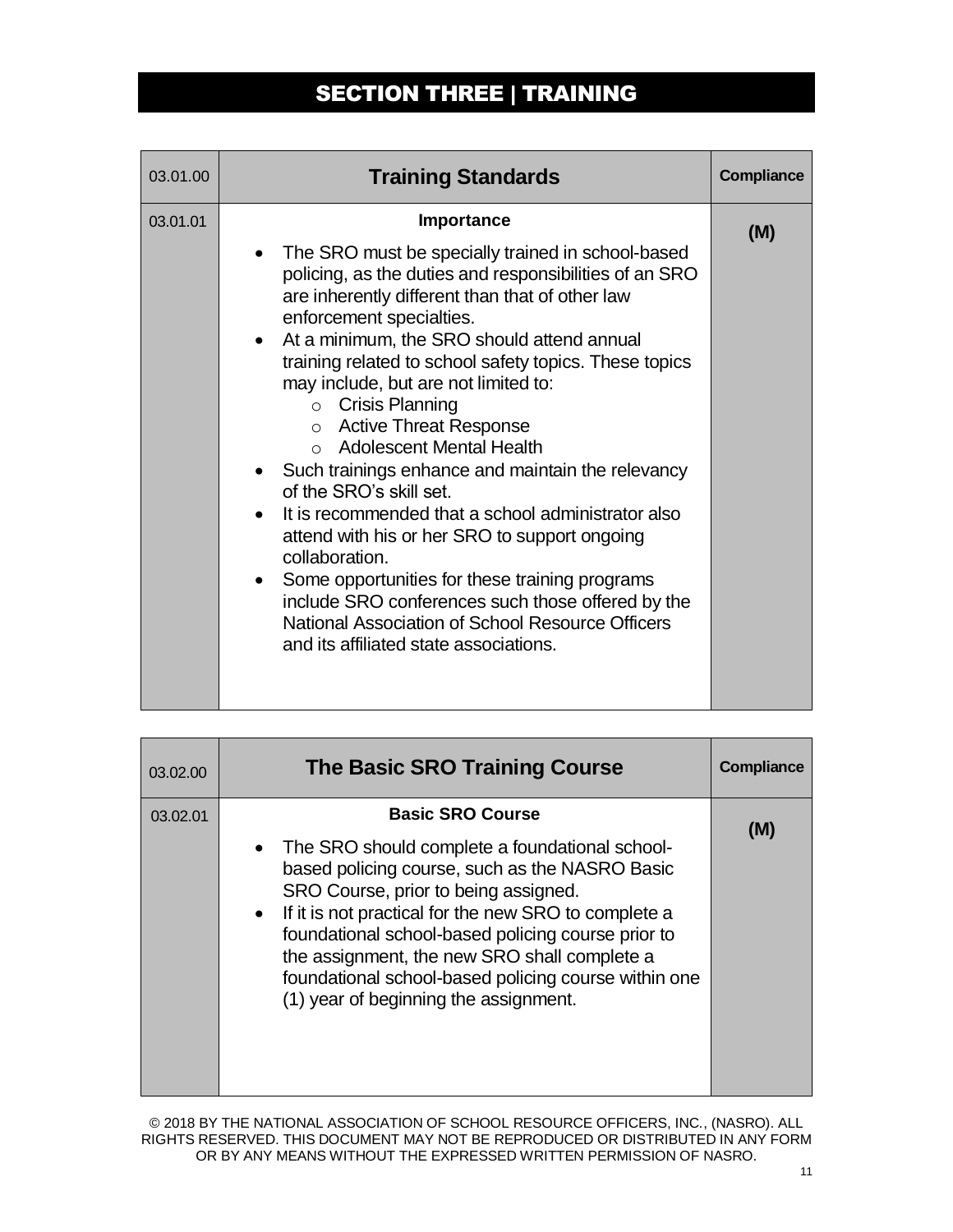| 03.02.02 | The TRIAD Approach                                                                                                                                                                                                                                                                                                                                                                                                                                                                      | (M) |
|----------|-----------------------------------------------------------------------------------------------------------------------------------------------------------------------------------------------------------------------------------------------------------------------------------------------------------------------------------------------------------------------------------------------------------------------------------------------------------------------------------------|-----|
|          | SROs must be trained to utilize a TRIAD approach to<br>$\bullet$<br>school-based policing.<br>This concept includes understanding and applying<br>$\bullet$                                                                                                                                                                                                                                                                                                                             |     |
|          | the principles of each TRIAD component: Law<br>Enforcement (LEO), Teacher (Guest Speaker) and<br>Informal Counselor (Mentor).                                                                                                                                                                                                                                                                                                                                                           |     |
|          | The specifics of each component include but are not<br>limited to:                                                                                                                                                                                                                                                                                                                                                                                                                      |     |
|          | To be an effective law enforcement officer<br>$\circ$<br>(LEO) in a school environment, the SRO<br>should have a working knowledge of:<br>Constitutional and state law<br>$\blacksquare$<br>Armed response<br>п<br>Crime prevention and mitigation<br>Interview and interrogation<br>$\blacksquare$<br>Investigations<br><b>Crime Prevention Through</b><br><b>Environmental School Design</b><br>Patrol operations (high visibility)<br>ш<br>Advocacy within the juvenile justice<br>ш |     |
|          | system<br>Mandatory reporting<br>п                                                                                                                                                                                                                                                                                                                                                                                                                                                      |     |
|          | To be an effective teacher/guest speaker, the<br>$\circ$<br>SRO should be capable of delivering law-<br>related education lessons on topics such as:<br>Crime prevention<br>п<br>Social media<br>School safety<br>Victimization<br>٠<br>Laws pertaining to students<br>٠<br>Safe traffic stops<br>п<br>Driver safety<br>п<br>Decision making<br>٠<br>Other topics requested by staff/parents<br>п                                                                                       |     |
|          | To be an effective informal counselor/mentor,<br>$\circ$<br>the SRO should be properly trained in:<br>Mentoring<br>п<br>Crime prevention<br>п<br><b>Empowering youth</b><br>٠<br>Resiliency and overall wellness<br>٠<br>Adolescent brain development<br>п<br>Social and emotional development<br>٠<br>Recognizing and supporting diversity<br>٠<br>Improving youth decision-making skills<br>٠<br>Trauma-informed practices<br>$\blacksquare$                                          |     |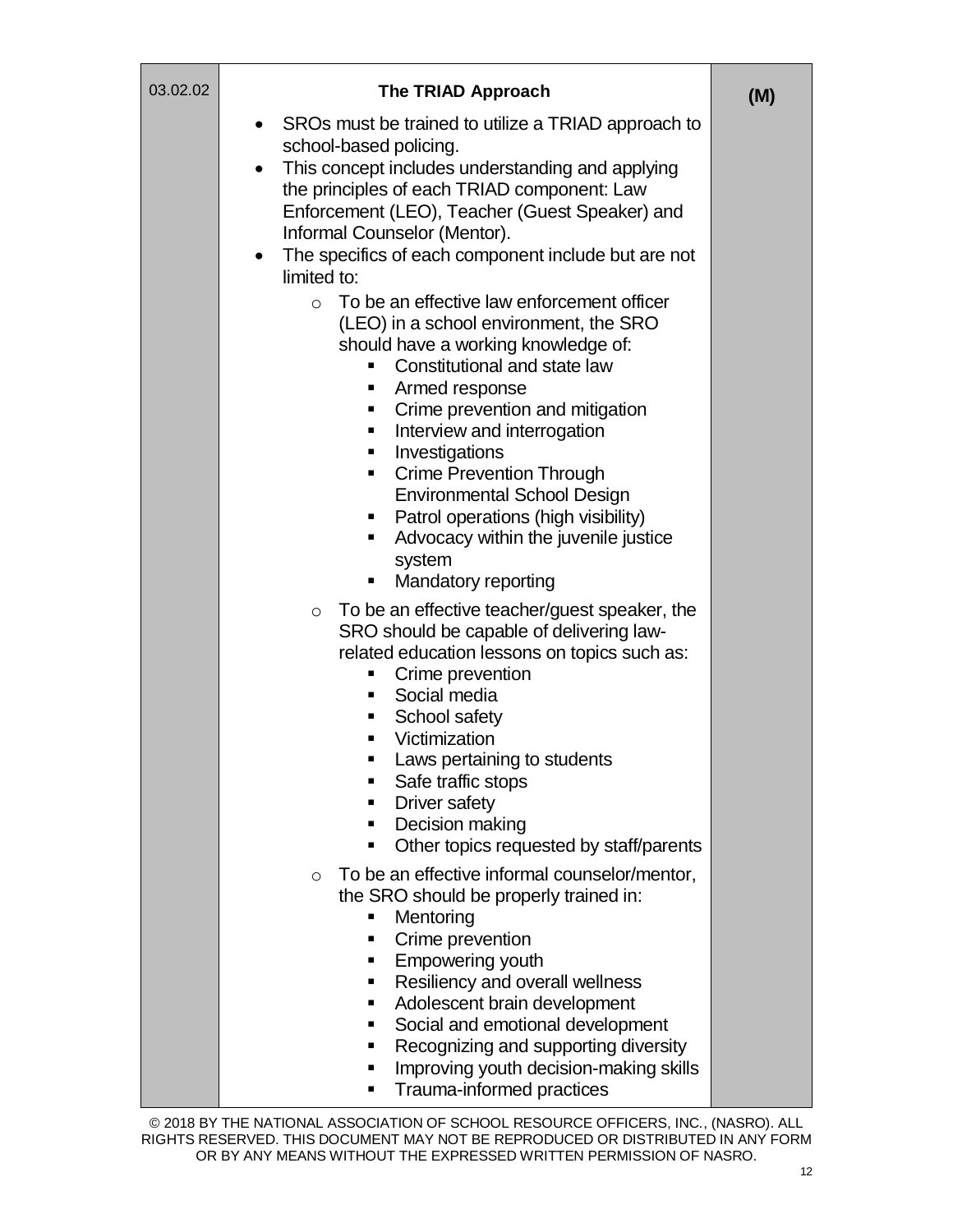| 03.02.03 | <b>School Administration Policies &amp; Procedures</b><br>• Additional school-related training topics in support of<br>an effective SRO program should be ongoing.<br>• Examples of these include but are not limited to:<br>Structure of the school's discipline policy.<br>$\circ$<br><b>Family Educational Rights and Privacy Act</b><br>$\circ$<br>(FERPA) and other school-related law issues.<br>$\circ$ Working with special needs students and the<br>special education department within the<br>school.<br>$\circ$ A school-utilized behavioral intervention | (R) |
|----------|-----------------------------------------------------------------------------------------------------------------------------------------------------------------------------------------------------------------------------------------------------------------------------------------------------------------------------------------------------------------------------------------------------------------------------------------------------------------------------------------------------------------------------------------------------------------------|-----|
|          | program.                                                                                                                                                                                                                                                                                                                                                                                                                                                                                                                                                              |     |

| 03.03.00 | <b>The Advanced SRO Training Course</b>                                                                                                                                                                                                                                                                   | Compliance |
|----------|-----------------------------------------------------------------------------------------------------------------------------------------------------------------------------------------------------------------------------------------------------------------------------------------------------------|------------|
| 03.03.01 | <b>Advanced SRO Course</b>                                                                                                                                                                                                                                                                                | (R)        |
|          | • It is recommended that the SRO successfully<br>complete an advanced level school-based policing<br>course approximately one (1) year after successful<br>completion of the basic foundational course.<br>• This course will build on and further expand the<br>SRO's foundational knowledge and skills. |            |

| 03.04.00 | <b>Single Officer Rapid Deployment Training</b>                                                                                                                                                                                                                                                   | <b>Compliance</b> |
|----------|---------------------------------------------------------------------------------------------------------------------------------------------------------------------------------------------------------------------------------------------------------------------------------------------------|-------------------|
| 03.04.01 | <b>Single Officer Rapid Deployment Training</b><br>• The SRO should successfully complete bi-annual<br>training for single officer rapid deployment.<br>• This training should provide appropriate methods for<br>the SRO to be able to respond to active assailants or<br>threats in the school. | (R)               |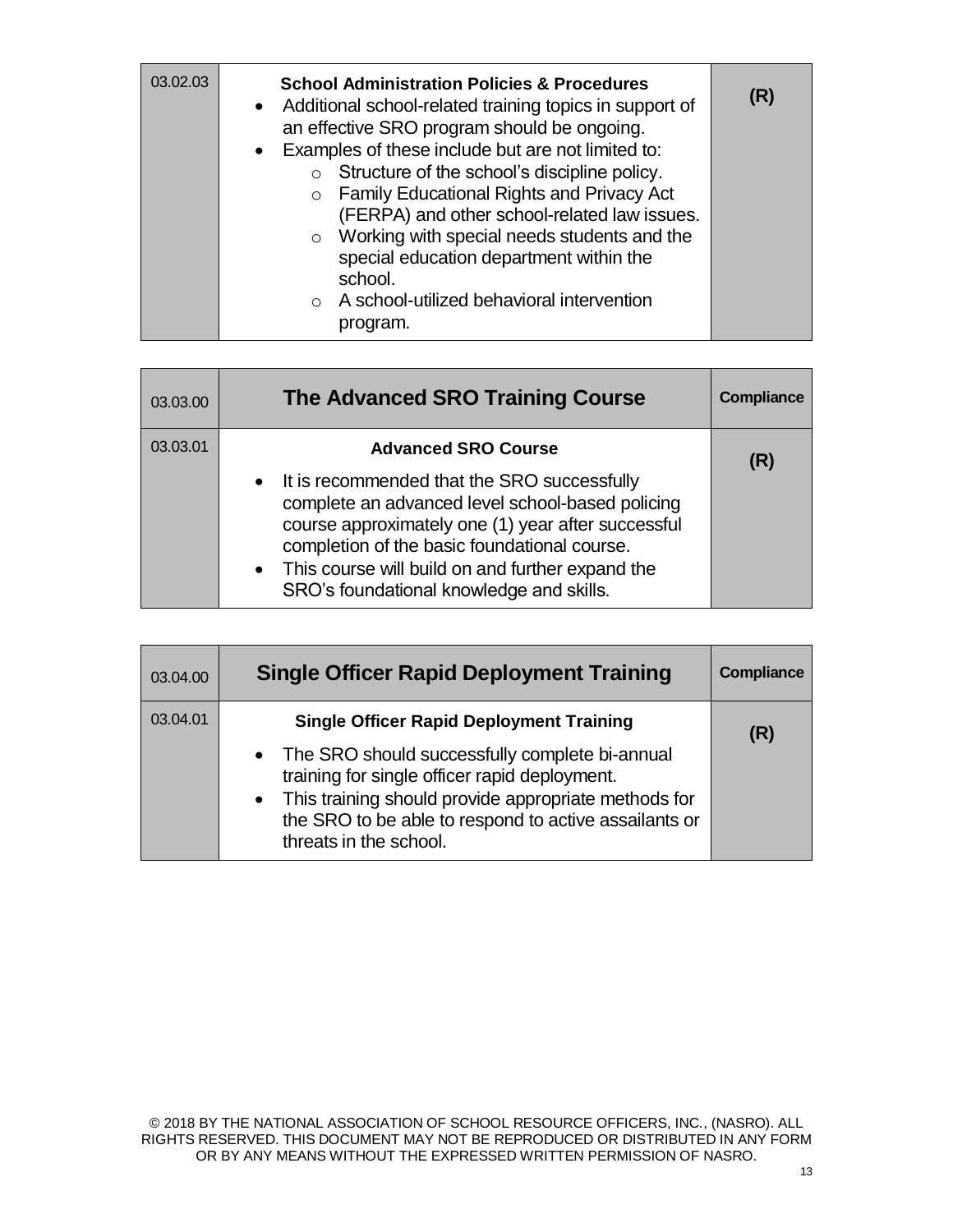### SECTION FOUR | COLLABORATION

| 04.01.01               | <b>Definition</b>                                                                                                                                                                                                                                                                                                                                                                                                                                                                                                                                                                                                                                                                                                                                                                                                                                                                                                                                                                                                                                                                                                                                                                                                                                                                                                                                                                              | (M) |
|------------------------|------------------------------------------------------------------------------------------------------------------------------------------------------------------------------------------------------------------------------------------------------------------------------------------------------------------------------------------------------------------------------------------------------------------------------------------------------------------------------------------------------------------------------------------------------------------------------------------------------------------------------------------------------------------------------------------------------------------------------------------------------------------------------------------------------------------------------------------------------------------------------------------------------------------------------------------------------------------------------------------------------------------------------------------------------------------------------------------------------------------------------------------------------------------------------------------------------------------------------------------------------------------------------------------------------------------------------------------------------------------------------------------------|-----|
| $\bullet$<br>$\bullet$ | A successful SRO program must have a strong<br>collaboration between the law enforcement agency<br>and the school community.<br>Although various elements of the job are defined by<br>each party, it is important that these elements are<br>clearly defined and communicated.                                                                                                                                                                                                                                                                                                                                                                                                                                                                                                                                                                                                                                                                                                                                                                                                                                                                                                                                                                                                                                                                                                                |     |
| 04.01.02               | Defining Roles of the School Administrator and the SRO<br>It is recommended that each party establish the role<br>of the school administrator and the SRO in this<br>partnership to ensure that all district policies,<br>department policies, local laws, state laws, and<br>federal laws are followed.<br>It is recommended that a school administrator who<br>will be partnering with the SRO also complete Basic<br>and other school-based policing courses with the<br>SRO.<br>This strengthens the collaboration and the<br>O<br>understanding of this partnership in support<br>of an effective SRO program.<br>Effective partnerships can be supported through but<br>are not limited to the following methods:<br>The MOU and its annual review for program<br>$\circ$<br>improvements and updates.<br>Shared trainings to best understand school<br>O<br>and law practices, policies and programs.<br>Regular meetings to review existing and<br>O<br>potential school-related issues.<br>Teachers correctly following the school's<br>O<br>chain of command and the SRO correctly<br>following agency's chain of command.<br>Established sharing of information on policies<br>O<br>and procedures.<br>Regular review of CPTED at the school.<br>O<br>Crisis management planning and practice.<br>$\circ$<br>Community education in school-related law<br>O<br>concerns of parents. | (R) |